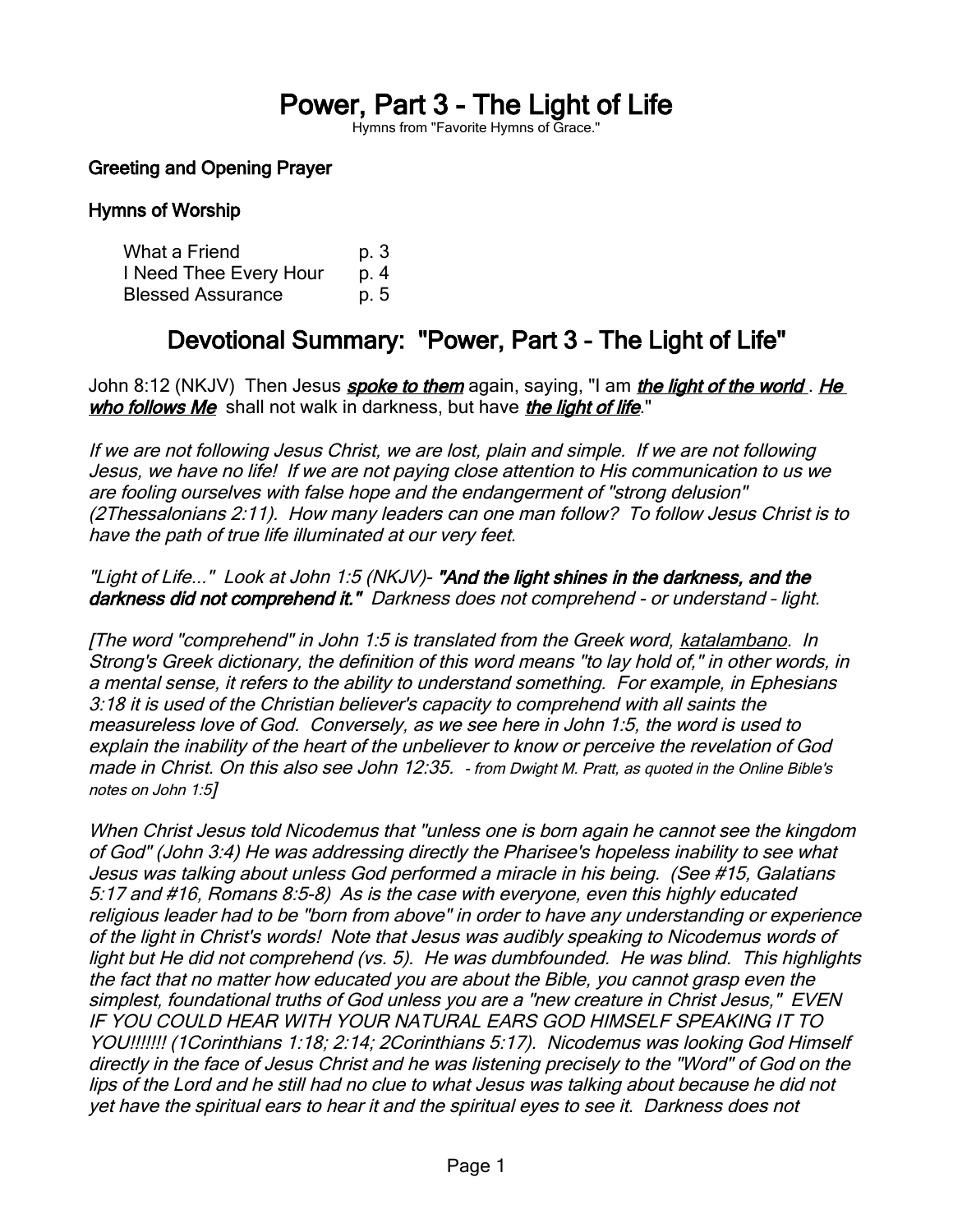understand light. Mortal man, on his own, cannot grasp the things of God.

But to those to whom God has given ears to hear and eyes to see (those who have been "born from above" or "born again") there is an endless ocean of wonderful, healthy truth and awesome life-giving wisdom to bathe in for eternity! Consider these four scriptures:

"Open my eyes, that I may see wondrous things from Your law" (Psalm 119:18). Wow! Is it not a great gift to look at the "law" through spiritual eyes and being able to honestly say, "That is wonderful! That is awesome! I want more of the LAW!"

"And He opened their understanding, that they might comprehend the Scriptures" (Luke 24:45, see vss. 1-49). I think it can be said here that "opening our understanding" is the spiritual parallel of "opening our eyes." Oh, how dark is the understanding of those who have no eyes...whose eyes are not capable of seeing the TRUTH...the LIGHT...the WORD! The "He" here is Christ. He is the Shepherd, remember? If He does not open the door of the sheepfold to you, you are NOT getting in (see John 10:1-9). Though we may have memorized them - verbatim - from cover to cover, if God does not open the Scriptures to us personally, if God does not open our spiritual eyes, then we have no comprehension, no understanding of what they mean for us, what they mean to our eternal soul. How humbling it must have been for these devout Jewish disciples of the innermost circle of Jesus' followers, who had been with Him day and night for three and a half years, to suddenly realize they had no understanding of the law of Moses, the Prophets, or Psalms (all of which they had studied religiously their whole life) until God supernaturally enlightened them. How priceless is that?!!! Do we see how precious a thing God has done in our lives, to open our spiritual eyes to see the "amazing grace" of the Son of God? ... ONLY BELIEVE?!!!

### "For it is the God who commanded light to shine out of darkness, who has shone in our hearts to give the light of the knowledge of the glory of God in the face of Jesus Christ "

(2Corinthians 4:6). What? What does it say? "...LIGHT to shine OUT OF DARKNESS"? How can this be? Go look in the mirror and watch yourself sing "Amazing Grace" from the bottom of your heart and you will see "light" shining out of darkness! We are completely, hopelessly full of darkness in and of ourselves. If there is a modicum of sincere "believeth in Him" in our heart then we are a supernatural manifestation of the miraculous power of God to call light to shine out of darkness...just as real and actually far more momentous than when He called Light into being in the beginning of creation (Genesis 1:1-5). In fact, when He first opened your eyes to the TRUTH of who Jesus Christ is and what He did for you, it was the primeval beginning of the creative life of God in the universe of your soul!

"Therefore He says: "Awake, you who sleep, Arise from the dead, And Christ will give you light " (Ephesians 5:14; Ezekiel 37:4-10; Isaiah 60:1-22). God says, "AWAKE!" God says, "ARISE!" God gives light.

Light is truth, but not just "accurate facts" – light is truth with understanding and discernment and wisdom and compassion and faith and so much more. Light is the basking of the soul in the infinite sea of the love and care of God Almighty, Maker of heaven and earth. Light is the medium, the atmosphere, the ethos of communion, true communion, true spiritual communion with the Prince of Peace. All the action figures, and all the super-heros that all the professional gamers and Hollywood dreamers can concoct don't come close to the reality of what believers are called to swim and revel in!!!!!!!! Oh God, help us put into shoe leather